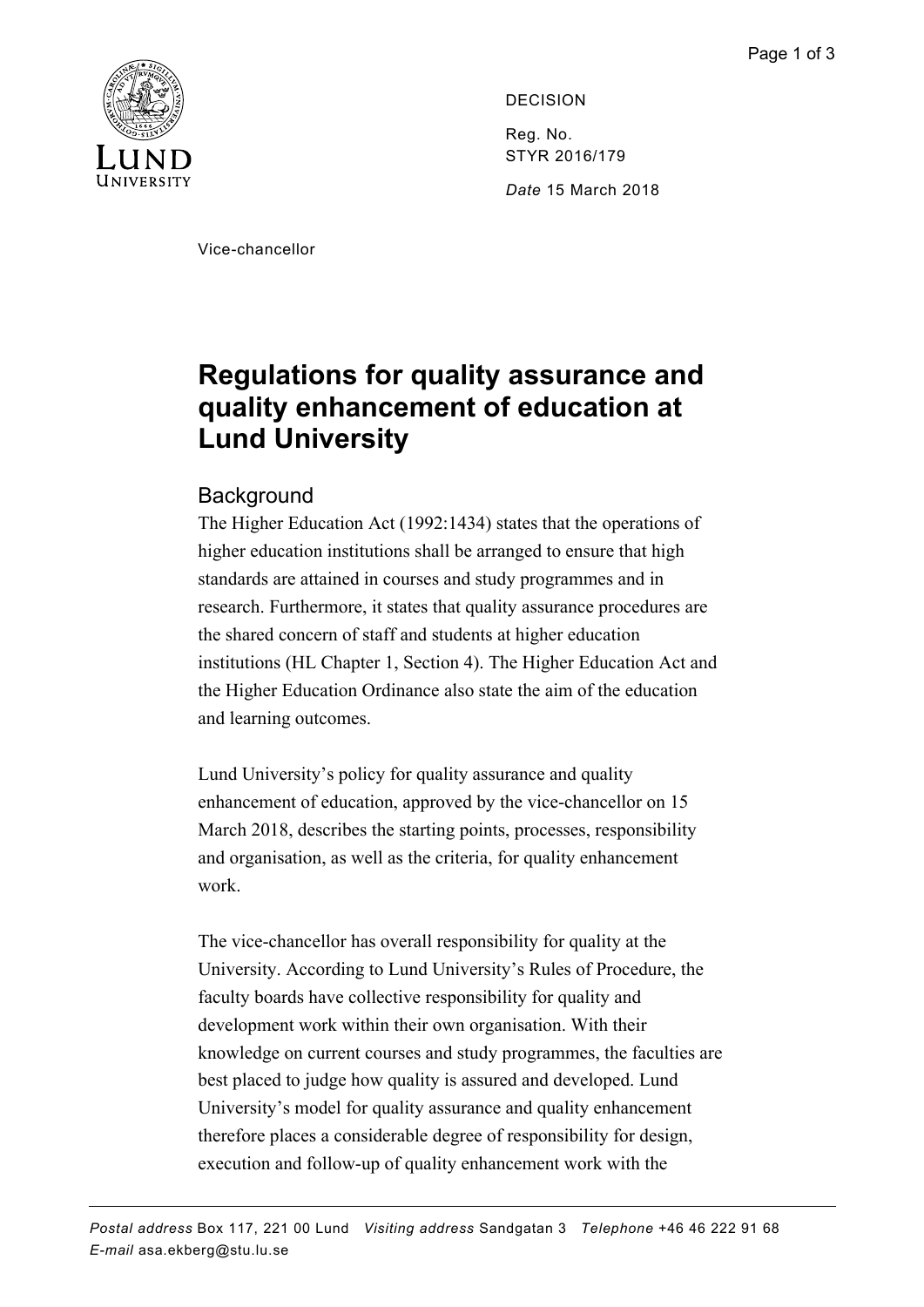respective faculty. This responsibility is clarified in the following regulations.

## Decision

The University has decided the following.

Scrutinisation is to be carried out prior to establishing a new study programme that leads to a first- or second-cycle degree. The Faculty Board is to determine within its own area of responsibility what will constitute the main area of the respective degree. The Faculty Board's application to establish a new first- or second-cycle programme is to be submitted to the joint Education Board and is preceded by a process in which the Faculty Board assisted by collegial review have examined the conditions for establishing the programme. The Education Board decides on detailed instructions for scrutiny of the proposed programme based on Lund University's policy for quality assurance and quality enhancement of education.

The faculty boards are responsible, based on Lund University's policy for quality assurance and quality enhancement of education, for regularly evaluating the quality of its courses and programmes with an aim to maintain and enhance quality.

The faculty boards implement the evaluation of education with an aim that all education leading to a degree is to be evaluated at least every six years, starting at the latest on 1 January 2019.

Within the framework of the above, the faculty boards decide when and in what way the evaluations are to be carried out. The starting point in the University's policy for quality assurance and quality enhancement of education is that in a normal case the evaluation would involve collegial review, which includes external experts.

The faculty boards are to develop routines for following up education quality and quality enhancement work within their areas of responsibility.